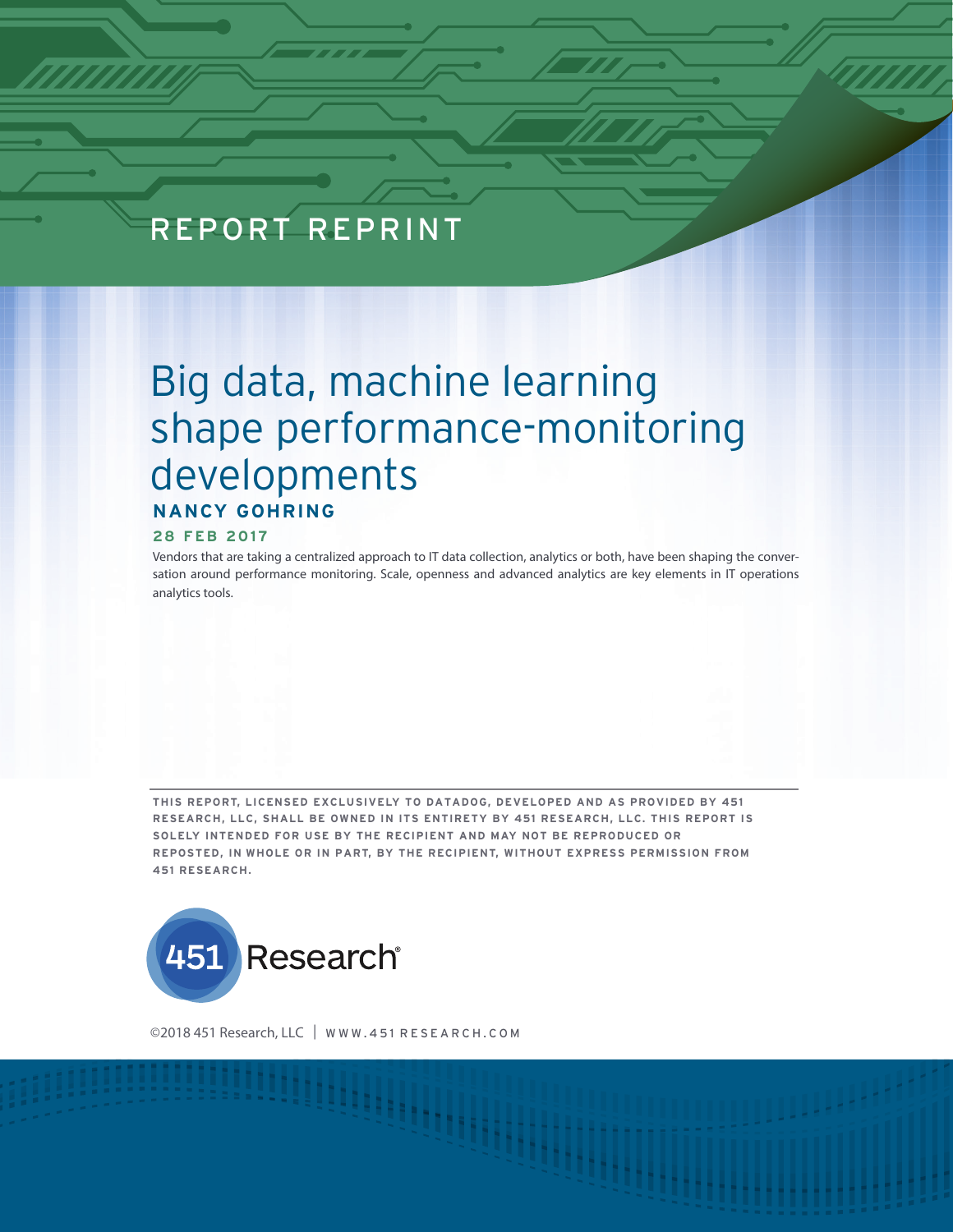Vendors that are taking a centralized approach to IT data collection, analytics or both have been shaping the conversation around performance monitoring. We continue to see new entrants – including legacy vendors and startups – emerge with tools for collecting and analyzing the full stack of application and infrastructure data. The ability to scale, a willingness to embrace openness across several fronts, and development of machine-learning techniques are key elements of the IT operations analytics (ITOA) tools that will define the performance-monitoring space.

# THE 451 TAKE

To handle the growing volume of operations data that businesses collect, vendors are building big-data back ends or advanced analytics tools that form, in essence, ITOA 2.0. The ability to scale, a willingness to embrace openness across several fronts, and development of machine-learning techniques are key elements of the new breed of tools that will define the performance-monitoring space. We expect competition in this space to intensify, with legacy vendors such as CA and BMC pursuing the opportunity, in addition to startups. Vendors with point products, such as those that do application monitoring or server monitoring, will continue to have a role as collectors of specialized data that feed the big-data and analytics platforms. However, pressure on these vendors to prove their value and differentiate will increase.

# CONTEXT

Where once applications were monolithic and comprised just a few services, modern applications are much more complex. They might include hundreds or thousands of microservices built on containers that spin up and down as needed, spanning on-premises servers, cloud workloads and even serverless deployments. Today's apps might include code pushes that happen weekly, daily, hourly or even more frequently.

Traditional performance-monitoring tools may not cut it when applied to these complex environments. One reason is that those tools tend to be siloed, looking after networking, servers, application code, databases and cloud performance separately, without understanding the interconnections between those resources. Another is that they weren't designed to handle the volume and variety of data issued from a modern application environment.

We've seen a number of responses to this problem, including the platform approach, where individual vendors attempt to deliver a comprehensive set of data about the full stack. Another is the DIY approach, which typically stitches together some combination of open source and homegrown monitoring tools. IT operations analytics also responds to this demand, although early versions fell short because they lacked sophisticated analytics and big-data capabilities. More recent tools for ITOA aim to allow users to collect data from almost any source – including directly from apps and infrastructure, as well as from third-party monitoring tools – in order to run advanced analytics across this dataset that represents much of the full stack.

These are the key elements that we think are important to look for in these ITOA 2.0 offerings that define this space:

 *Openness:* Openness comes in several 'flavors,' such as the ability to ingest data from virtually any source, including potentially competitive third-party tools. This is key and overcomes one of the shortcomings of previous generations of ITOA products that sometimes limit data ingestion and analysis to data collected by a single vendor. The reverse is true, too – the vendors must make it easy for customers to ship data to another tool so that, for example, they can use the analytics tool of their choice.

Many, although not all, of the new tools rely on open source technologies, including Hadoop or pieces of the Elasticstack, on the back end. We think that strategic use of open source technologies will be key to enabling individual vendors to focus on differentiators and technology advances.

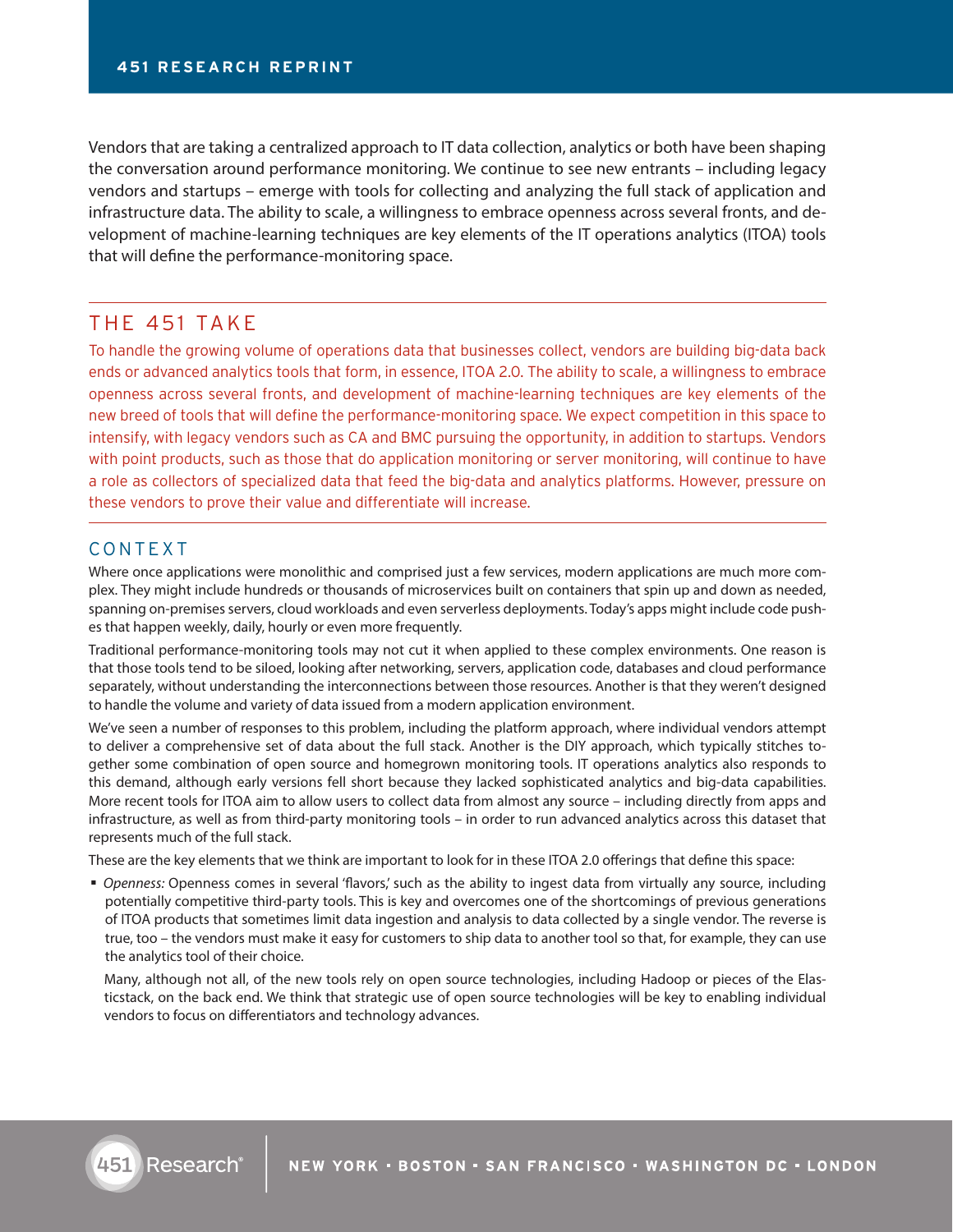- *Data agnostic:* Some of these solutions are able to consume structured, semi-structured and unstructured data. Offerings that are able to combine and correlate logs, metrics, business data such as revenue, and social sentiment from sites like Twitter will deliver valuable insights to customers. Combining such disparate data sources isn't easy. End users should consider the techniques vendors employ to normalize and analyze the data. Do they convert logs to metrics and only retain the metric? Was the back end designed for metrics and, thus, only samples logs? The downsides to each approach may or may not impact utility for individual use cases.
- *Scale and speed:* Not every business will be collecting huge volumes of data, but large enterprises and webscale businesses will, and some of the offerings were designed with these customers in mind. Vendors serving these segments discuss volume in terms of terabytes per day (and some, terabytes per hour) and search speeds in terms of seconds.
- *Advanced analytics:* Monitoring tools have long included predefined dashboards that visualize common analyses, such as error and traffic rates, over time. However, advanced analytics tools do more: they use machinelearning techniques to predict problems in advance; automatically build and adjust thresholds, issue alerts when key performance indicators fall out of normal range; and correlate disparate data streams to develop meaningful alerts. They also typically allow users to perform sophisticated queries.

We think that analytics capabilities will prove to be important differentiators. The vendors we talk to aren't just using tried-and-true machine-learning algorithms; instead, many are attempting to add techniques that inject their experience in operations monitoring to influence analytics outcomes. While we think that analytics will be important, some of the vendors we spoke with are concentrating on the back end, leaving open the possibility that customers will use their products primarily for data collection and normalization, relying on other tools for analytics.

## VENDORS

This list isn't comprehensive but includes vendors that we've recently heard position themselves as offering a central IT operations data store or central IT operations analytics tool, or that we've seen being used by customers as such. We've seen some new entrants to this space, including from legacy vendors.

#### **BMC**

BMC's TrueSight Intelligence collects and analyzes business and operations data from a variety of sources. Using a REST API, Intelligence can ingest data from third-party products such as Splunk and AppDynamics, BMC products like TrueSight IT Data Analytics, and sources of business data such as a social sentiment app. BMC envisions a wide array of metrics and events that could be pulled into Intelligence beyond infrastructure performance metrics, including the number of tweets with a certain hashtag and alerts from IoT sensors. It built the system for scale, using open source tools, including Storm and Spark for real-time processing and streaming, as well as Cassandra.

#### **CA**

Using a set of primarily open source technologies, CA has developed a modular big-data platform that it hopes will power many of its products and potentially be productized for customers to use as they like. Known as Project Jarvis, the engine follows a lambda data-processing architecture. It uses Elasticsearch as the service layer, HDFS, Spark and Spark streaming for data processing, and Kafka as the data bus.

CA's plan is to allow customers to use RESTful APIs to ingest data, such as logs, directly from the technology stack, as well as from many of CA's products, such as App Experience Analytics, API Management and APM. Additionally, it expects to allow customers to ingest data from sources such as proprietary systems, and external sources such as Twitter. The focus is on positioning Jarvis as a centralized IT data repository, with additional CA products offering an analytics layer.

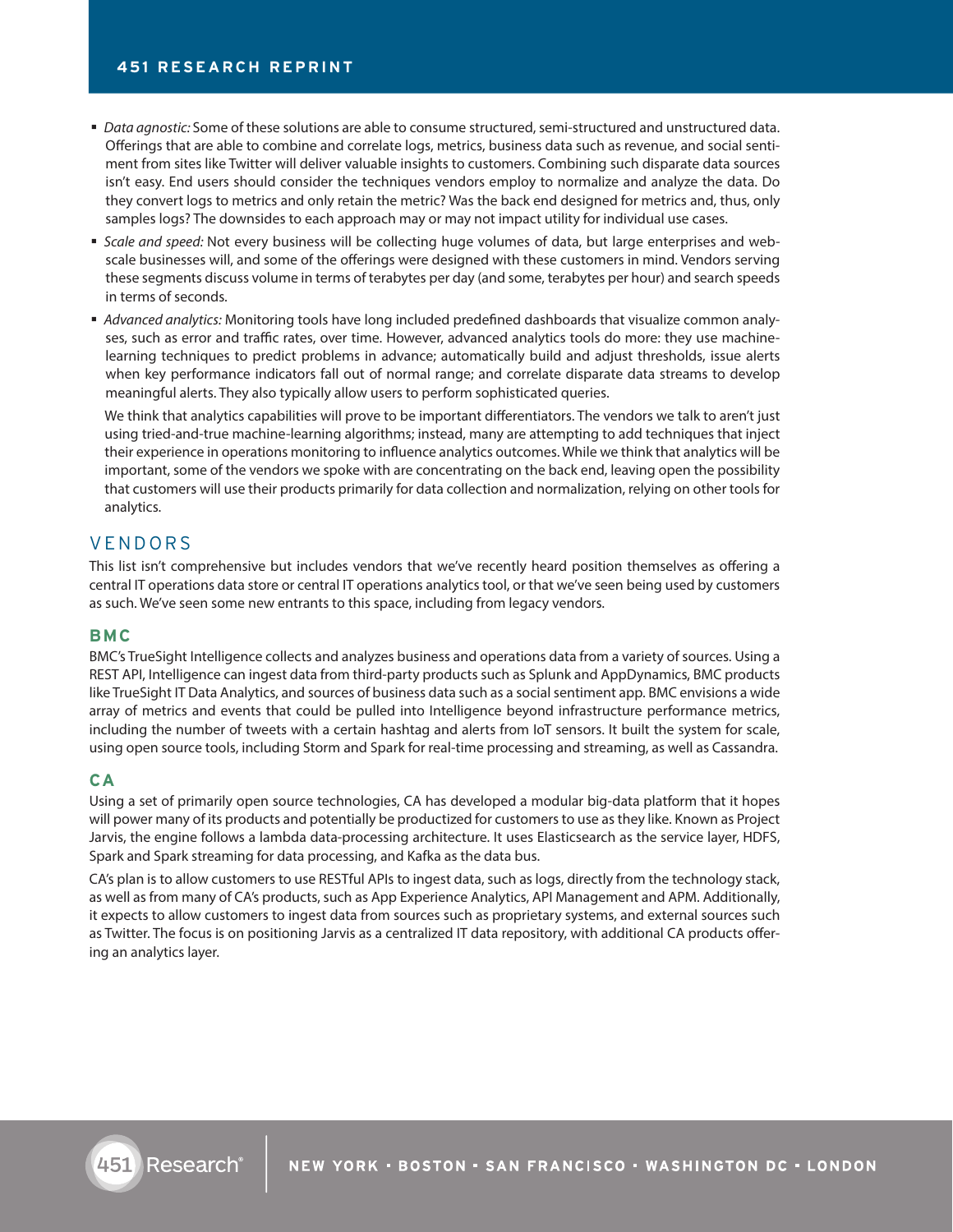### **CISCO/APPDYNAMICS**

As part of its planned acquisition of AppDynamics, Cisco revealed that it's been building an analytics software product that will ingest data from a variety Cisco and third-party sources, including Tetration, network monitoring, Cisco Umbrella and AppDynamics. It has not revealed much about the product yet but plans to unveil more within the next couple of quarters. We think that Cisco is in a strong position to deliver on this idea given its position in networking, security and monitoring.

## **DATADOG**

With its long list of integrations for collecting metrics from infrastructure, and now applications, Datadog is being used as a central IT operations analytics tool. It focuses on aggregating and correlating metrics from a wide variety of resources and uses machine learning for anomaly detection.

#### **LOOM**

Loom is a new market entrant with a clear focus on analytics, running machine-learning technologies on data it collects primarily from log tools (it ingests metrics as text) without retaining much of that data at all. The bulk of Loom's back end is proprietary, although it uses Elasticsearch for a search function and saves graphs in Graphite. While users can execute searches, Loom largely defers to popular log management vendors for the capability since most of its customers already have a log management tool. In fact, Loom doesn't store all the logs it ingests. Instead, it only saves the graphs for later reference, including a set of logs generated before and after an anomaly.

#### **ROCANA**

Rocana can ingest a large volume and variety of data – its largest customer collects roughly 1TB per hour – and deliver advanced analytics that can be particularly useful when applied to a large and potentially historical set of data. Rocana's technology is built on open source projects including Kafka, Impala, Avro and Parquet, with data stored in Hadoop Distributed File System.

Rocana is trying to position itself as a centralized data repository that different teams – including site reliability, security and compliance, app developers, and business units – can access using its front end or the tools of their choice. The goal is to become the data warehouse for all machine data within an organization, from which different products can be deployed to access and analyze the data depending on the use case.

Although it can't name it publicly, Rocana has a large and recognizable retailer as a customer, which is using the product in this centralized manner, indicating that Rocana has successfully sold the concept in a large, complex environment. That type of case study is key for a young company such as Rocana that is tackling the challenging sale of a centralized data repository.

#### **SCALYR**

While it's not there yet, Scalyr's vision is to serve as a centralized repository for all operational data. Users could potentially tap into the data via third-party tools, or Scalyr might end up developing its own analytics and visualization front ends for monitoring application performance, for example.

Even though Scalyr has work to do before it can achieve its vision, we think its technology shows promise that might be particularly useful to large deployments. Rather than use open source tools such as Elasticstack or Hadoop, Scalyr built a custom data store for its log management service to try to set itself apart from the pack. It claims that 95% of queries on the system return in under a second and that it searches at a lightning-fast 750GB per second. This homegrowm back end also supports large volumes of data, with one e-commerce customer regularly collecting 2TB per day and spiking to 10TB on the busiest day of the year.